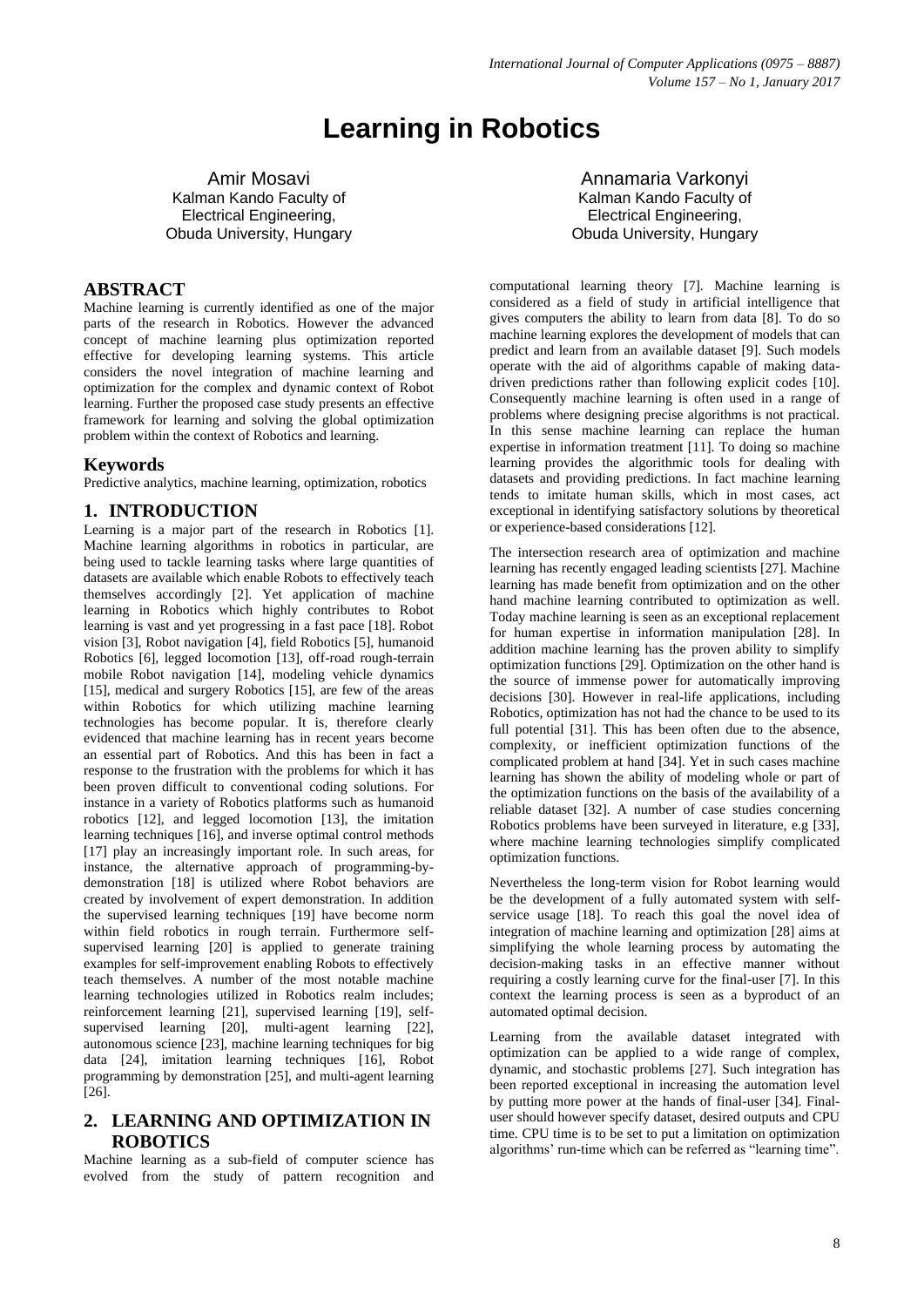The novel integration of machine learning and optimization has already been used in solving numerous complex cases [39]. Decision-making in complex geometrical problems [35], patient's diagnosis problem and healthcare decision-making [36], multiobjective optimization problems [37] wireless access point optimization [38], mobile Robot navigation [39], business intelligence and business decision-making models [40], automated decision-making [41] bioinformatics and big data [29] are few examples. Considering these examples, it is observed that once a combination of right machine learning technologies and optimization algorithms designed, suitable for the problem at hand, further algorithm selection, adaptation, and integration, are done in an automated way, and a complete solution for learning is delivered to the final user. As the result the real-life decision-making tasks with the diverse, stochastic, and dynamic nature can be handled smoothly and continuously. Within the framework of such integration, it is expected that algorithm selection and adaptation are done in an automated way, and a comprehensive solution is delivered to the final user.

# **2.1 Integration of Learning and Optimization**

Depending on the characteristics of the problem at hand and availability of dataset an arrangement of local and/or global optimization algorithms [42] is essential to come up with an optimal decision. Yet local searches leading to locally optimum is an essential principle for solving the discrete and continuous optimization problems. In this context designing a system that is capable of curing local optimum traps is desirable. In order to cure the local optimum traps in an automated manner reactive search optimization (RSO) [32] is used.

RSO methodology implements an integration of machine learning techniques into local and heuristics search [29] for solving real-life optimization problems [5]. RSO includes a so-called "machine learning application builder" [39] employed to design a system which receives dataset, guide the research, and delivers a competitive application. In fact the "machine learning application builder" imitates the human skill in providing the automation to the system which is responsible for algorithm selection and parameter tuning. In fact human brain quickly learns and drives future decisions based on previous observations [8]. This is the main inspiration source for inserting machine learning techniques into the learning curve. This is referred as brain-computer optimization (BCO) [43] which is an important building block of RSO. Building blocks of RSO neural networks, statistics, artificial intelligence, reinforcement learning, and active or query learning [28]. Characteristics of RSO include learning on the job, rapid generation and analysis of many alternatives, efficient analysis of what-if scenarios, flexible decision support, diversity of solutions and anytime solutions [29].

# **3. ALGORITHM IN ACTION**

The proposed case study aims at evaluating the RSO methodology with the aid of the educational Robotics kit of LEGO Mindstorms.



#### **Fig. 1: (a) Sample robot arrangement (b) Standard LEGO Mindstorms kit**

The objective is to evaluate the ability of learning of a mobile Robot in locating the darkest spot of a paper sheet (figure 1a). The number of the light intensity inspections is limited to a total of nine sample points within the Cartesian coordinate.

## **3.1 LEGO Mindstorms robot**

Massachusetts Institute of Technology collaborated with LEGO group in developing the Programmable Brick of LEGO Mindstorm robot in 1988 [44]. Since then Robot programming was introduced to the young generation as an exciting and entertaining task. Later on world leading robotics research and education centers such as Carnegie Mellon's Robotics Institute, University of Iowa, and Columbia University recognized LEGO Mindstorm robot as an educational robotics kit. Today numerous universities around the world teach artificial intelligence classes with the aid of LEGO Mindstorms platform and many literatures describe the educational benefits of this practice [45]. Generally LEGO Mindstorms platform is introduced as a low cost and easy to use device for the educational purposes where students can practice basic image processing and motion control in addition to transferring their artificial intelligence knowledge to the development of control programs [44].

# **3.2 Implementation**

In order to move in a controlled manner within the Cartesian coordinate system in the identified territory the Robot has been upgraded to a new arrangement (figure 2b). There are around 200 LEGO parts coming as the standard LEGO Mindstorms kit to build a Robot [45]. In the presented case study a simple arrangement provides the limited straight movements of the mobile Robot. With adding a Matrix kit to a conventional matrix building system a x-y table is created. In addition the mobile Robot is equipped with a color sensor which measures the light intensity (figure 2b).



**Fig 2: Robot arrangement; (a) Black and white paper sheet presenting a random intensity of light presented over a Cartesian coordinate system with the coordinates of nine sample points (b) Robot in action; arrangement of LEGO**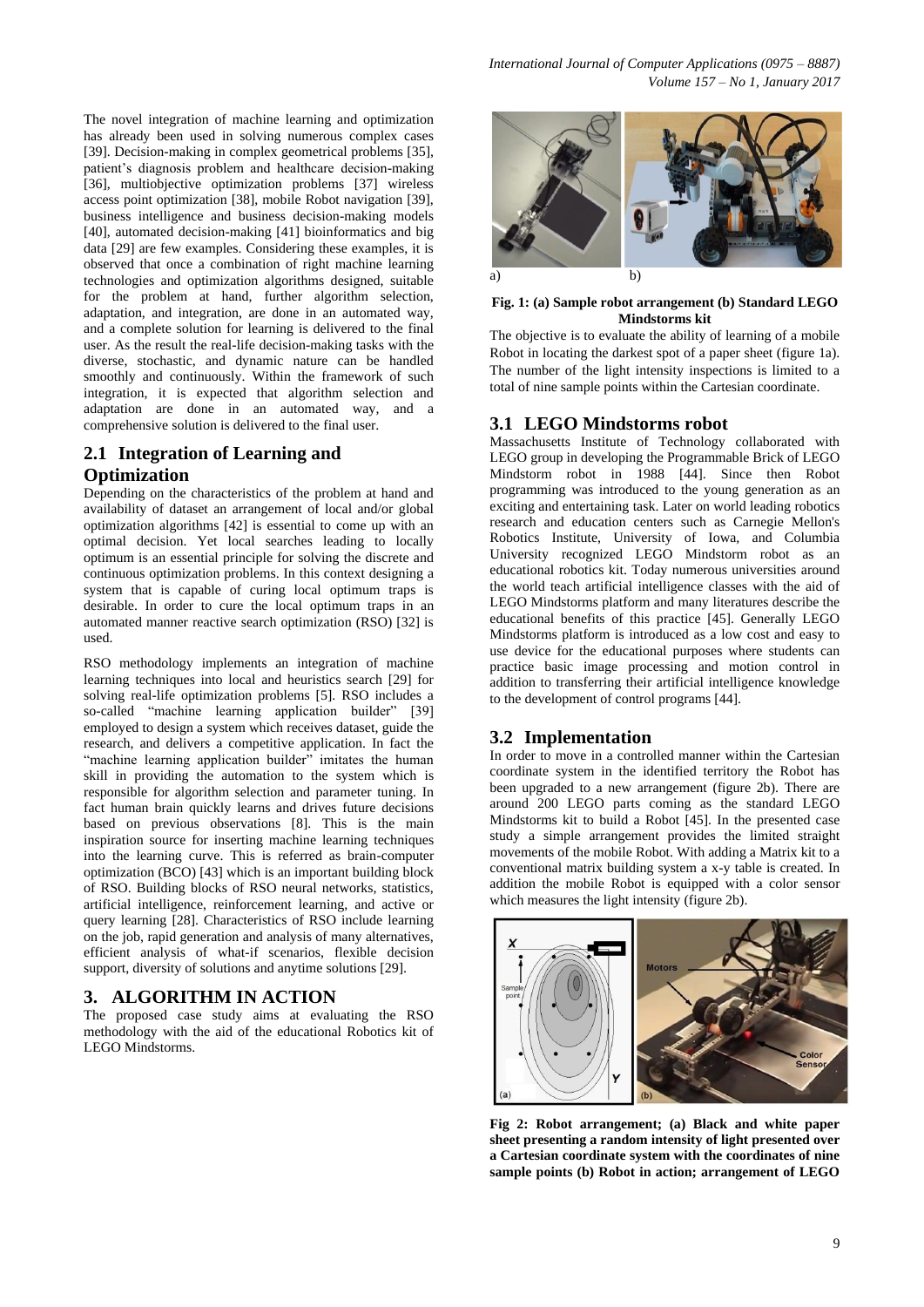#### **Mindstorms Robot equipped with a color sensor and a Matrix kits**

The The prospector here is a color sensor which measures the light intensity and reports to a simple code via a USB cable configuration. According to the simple code as the Robot moves along the Cartesian coordinate over the black and white paper nine samples of light intensity are taken. Then to connect this external code to the Robot learning system the measured points are connected to a design of experiment (DOE) [46] module to further import into a function generator. In this stage we can plot the results on a 3D graph as it is presented in the figure 2a. A second degree Polynomial fit estimates the distribution of the nine sample points. And RSO runs a continues optimizer in order to predict the optimal points and generate the optimum (figure 3b). Robot then is directed to the newly generated optimum accordingly. Matching the predicted optimum with the darkest spot of the sheet proves the accuracy of the model (figure 3c).



**Fig. 3. (a) 3D graph of the points primary been measured (b) Building blocks of RSO methodology of learning (c) 3D graph of the newly generated points**

# **4. CONCLUSIONS**

Machine learning is one of the major parts of the research in Robotics. Yet the advanced concept of machine learning plus optimization has been recently reported effective for developing learning systems. The paper considers the novel integration of machine learning and optimization for the complex and dynamic context of Robot learning. RSO is introduced as a methodology to implement an integration of machine learning techniques into local and heuristics optimization for Robot learning. In the proposed case study RSO presents an effective framework for learning and solving the global optimization problem. In the case study the ability of learning of a mobile Robot in locating the darkest spot of a paper sheet is evaluated. Matching the predicted optimum with the darkest spot of the sheet proves the accuracy of the model.

## **5. REFERENCES**

- [1] Connell, J.H., Mahadevan, S.: editors. Robot learning. Springer Science & Business Media (2012)
- [2] Knox, W.B., Glass, B.D., Love, B.C., Maddox, W.T., Stone, P.: How humans teach agents. International Journal of Social Robotics 4(4):409-21 (2012)
- [3] Rosten, E., Drummond, T.: Machine learning for highspeed corner detection. In Computer Vision–ECCV. Springer Berlin Heidelberg 430-443 (2006)
- [4] Sofman, B., Lin, E., Bagnell, J.A., Cole, J., Vandapel., N., Stentz, A.: Improving robot navigation through self‐supervised online learning. Journal of Field Robotics. 23, 59-75. (2006)
- [5] Yang, S.Y., Jin, S.M., Kwon, S.K.: Remote control system of industrial field robot. InIndustrial Informatics, 6th IEEE International Conference on, 442-447 (2008)
- [6] Peters, J., Vijayakumar, S., Schaal, S.: Reinforcement learning for humanoid robotics. In Proceedings of the third IEEE-RAS international conference on humanoid robots 1-20 (2003)
- [7] Bishop, CM., Nasrabadi, NM.: Pattern Recognition and Machine Learning. Journal of Electronic Imaging 16(4), (2007)
- [8] Michalski, R.S., Carbonell, JG., Mitchell, TM.: editors. Machine learning: An artificial intelligence approach. Springer Science & Business Media (2013)
- [9] Han, J., Kamber, M., Pei, J.: Data mining: concepts and techniques. Elsevier (2011)
- [10] Waller, M.A., Fawcett, SE.: Data science, predictive analytics, and big data: a revolution that will transform supply chain design and management. Journal of Business Logistics 34(2):77-84 (2013)
- [11] Battiti. R., Brunato. M.: Reactive search optimization: learning while optimizing. InHandbook Metaheuristics. Springer US. 543-571 (2010)
- [12] Murphy, R.R.: Human-robot interaction in rescue robotics. Systems, Man, and Cybernetics, Part C: Applications and Reviews, IEEE Transactions on. 34(2) 138-53 (2004)
- [13] Kohl N, Stone P.: Machine learning for fast quadrupedal locomotion. InAAAI 611-616 (2004)
- [14] Popp, K., Schiehlen, W.: Ground vehicle dynamics. Springer Berlin Heidelberg; 2010.
- [15] Taylor, R.H., Menciassi, A., Fichtinger, G., Dario, P., Medical robotics and computer-integrated surgery. InSpringer handbook of robotics, Springer Berlin Heidelberg 1199-1222 (2008)
- [16] Nehaniv, C.L., Dautenhahn, K.: editors. Imitation and social learning in robots, humans and animals: behavioural, social and communicative dimensions. Cambridge University Press (2007)
- [17] Mombaur, K., Truong, A., Laumond, J.P.: From human to humanoid locomotion—an inverse optimal control approach. Autonomous robots. 28(3) 369-83 (2010)